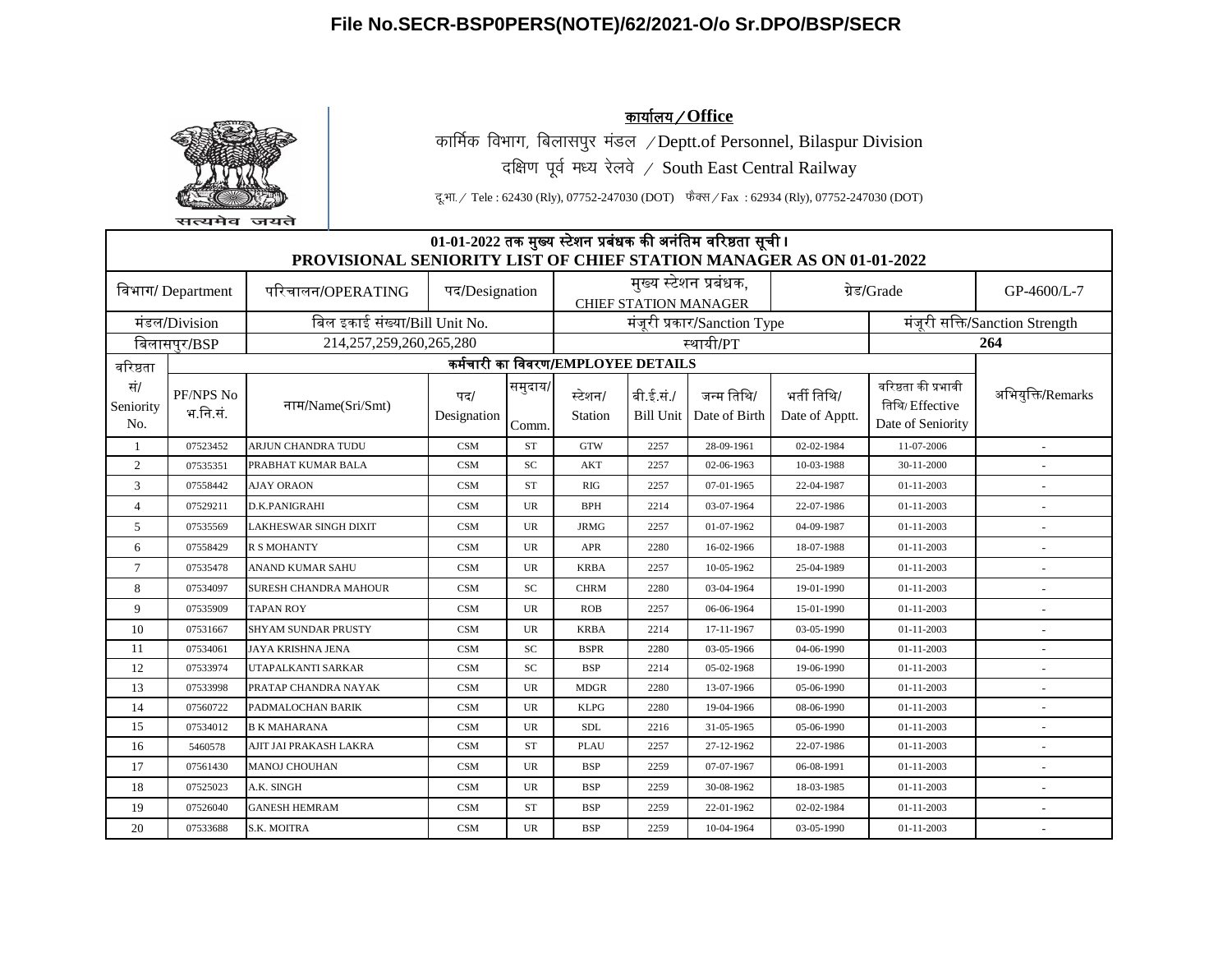| वरिष्ठता                |                       |                                  |                    |                  | कर्मचारी का विवरण/EMPLOYEE DETAILS |           |                                         |                               |                                                             |                          |
|-------------------------|-----------------------|----------------------------------|--------------------|------------------|------------------------------------|-----------|-----------------------------------------|-------------------------------|-------------------------------------------------------------|--------------------------|
| सं/<br>Seniority<br>No. | PF/NPS No<br>भ.नि.सं. | नाम/Name(Sri/Smt)                | पद/<br>Designation | समुदाय/<br>Comm. | स्टेशन/<br>Station                 | बी.ई.सं./ | जन्म तिथि/<br>Bill Unit   Date of Birth | भर्ती तिथि/<br>Date of Apptt. | वरिष्ठता की प्रभावी<br>तिथि/ Effective<br>Date of Seniority | अभियुक्ति/Remarks        |
| 21                      | 07532830              | <b>K.K.MISHRA</b>                | CSM                | <b>UR</b>        | BSP/HQ                             | 1000      | 01-06-1965                              | 05-06-1990                    | 01/11/2003                                                  | Sr.TI(FOIS)/HQ           |
| 22                      | 07533706              | ANANGABHUSANA MOHANTY            | <b>CSM</b>         | <b>UR</b>        | <b>BRJN</b>                        | 2257      | 30-06-1966                              | 05-06-1990                    | 01-11-2003                                                  |                          |
| 23                      | 07532647              | S. K. MISHRA                     | <b>CSM</b>         | <b>UR</b>        | <b>BSP</b>                         | 2257      | 01-07-1966                              | 01-09-1987                    | 24-12-2004                                                  |                          |
| 24                      | 07559380              | MATAL CHANDRA MURMU              | <b>CSM</b>         | <b>ST</b>        | <b>BUH</b>                         | 2260      | 29-09-1963                              | 20-11-1989                    | 24-12-2004                                                  |                          |
| 25                      | 07535557              | V. SRINIVAS RAO                  | <b>CSM</b>         | <b>UR</b>        | <b>BSP</b>                         | 2214      | 12-04-1961                              | 15-01-1990                    | 24-12-2004                                                  |                          |
| 26                      | 07534401              | HEMANT KUMAR ROY                 | <b>CSM</b>         | SC               | <b>BRH</b>                         | 2280      | 16-08-1965                              | 16-01-1990                    | 24-12-2004                                                  |                          |
| 27                      | 07531424              | RAMAKANT SHARMA                  | <b>CSM</b>         | <b>UR</b>        | <b>KRL</b>                         | 2257      | 02-06-1964                              | 16-01-1990                    | 24-12-2004                                                  | $\sim$                   |
| 28                      | 07532635              | PREM KUMAR ROUT                  | <b>CSM</b>         | <b>UR</b>        | <b>RIG</b>                         | 2257      | 15-07-1965                              | 08-05-1990                    | 24-12-2004                                                  |                          |
| 29                      | 07535466              | <b>B. K. BISWAS</b>              | <b>CSM</b>         | <b>SC</b>        | <b>BSP</b>                         | 2259      | 17-07-1968                              | 18-06-1990                    | 24-12-2004                                                  |                          |
| 30                      | 07532623              | <mark>ASHOK KUMAR PATI</mark>    | CSM                | <b>UR</b>        | BSP/HQ                             | 1000      | 15-07-1965                              | 11-05-1990                    | 24-12-2004                                                  | <b>INSP.(FA&amp;CAO)</b> |
| 31                      | 07534050              | RABINDRA KUMAR MALLIK            | <b>CSM</b>         | <b>UR</b>        | <b>JMG</b>                         | 2257      | 18-10-1965                              | 07-06-1990                    | 24-12-2004                                                  |                          |
| 32                      | 07533676              | KHAGESHWAR MALLICK               | CSM                | SC               | <b>BSP</b>                         | 2214      | 02-04-1965                              | 06-06-1990                    | 24-12-2004                                                  |                          |
| 33                      | 07534036              | <mark>AZHAR SHAMS RAHMANI</mark> | CSM                | <b>UR</b>        | <b>BSP</b>                         | 2259      | 15-01-1969                              | 22-06-1990                    | 31/07/2006                                                  | <b>CDTI(FOIS)/HQ</b>     |
| 34                      | 08371222              | RABINDRANATH MENDULY             | <b>CSM</b>         | <b>UR</b>        | <b>BRJN</b>                        | 2257      | 01-02-1964                              | 10-04-1989                    | 31-07-2006                                                  |                          |
| 35                      | 07535946              | <b>CHITRASEN PATNIA</b>          | CSM                | <b>UR</b>        | <b>UMR</b>                         | 2265      | 10-06-1966                              | 17-12-1990                    | 31-07-2006                                                  |                          |
| 36                      | 07559460              | DHANANJAY KUMAR SWARNKAR         | <b>CSM</b>         | <b>UR</b>        | <b>BSP</b>                         | 2259      | 03-03-1965                              | 18-12-1990                    | 31-07-2006                                                  |                          |
| 37                      | 07528670              | <b>BIPUL CHANDRA PAL</b>         | CSM                | <b>UR</b>        | <b>KRBA</b>                        | 2214      | 10-12-1963                              | 11-08-1987                    | 31-07-2006                                                  |                          |
| 38                      | 07535922              | RAJENDRA PD YADAV                | CSM                | <b>UR</b>        | <b>VYK</b>                         | 2265      | 26-09-1967                              | 03-01-1991                    | 31-07-2006                                                  | $\overline{\phantom{a}}$ |
| 39                      | 07535843              | PARSURAM PRADHAN                 | CSM                | <b>UR</b>        | <b>BRJN</b>                        | 2214      | 04-02-1966                              | 01-04-1991                    | 31-07-2006                                                  |                          |
| 40                      | 07940970              | DURBADAL KARALI                  | <b>CSM</b>         | SC               | IB                                 | 2257      | 01-07-1969                              | 09-04-1991                    | 31-07-2006                                                  |                          |
| 41                      | 07534929              | K BHOI                           | <b>CSM</b>         | <b>ST</b>        | <b>LJKR</b>                        | 2257      | 05-05-1968                              | 09-04-1991                    | 31-07-2006                                                  | $\sim$                   |
| 42                      | 07530018              | SHASHIBHUSHAN PRASAD             | <b>CSM</b>         | <b>UR</b>        | <b>BSP</b>                         | 2214      | 01-09-1962                              | 04-09-1987                    | 31-07-2006                                                  |                          |
| 43                      | 07533720              | PRADEEP KUMAR MODI               | <b>CSM</b>         | UR               | JDI                                | 2260      | 15-01-1965                              | 02-05-1990                    | 31-07-2006                                                  |                          |
| 44                      | 07227334              | P K ROYCHOUDHURY                 | <b>CSM</b>         | <b>UR</b>        | <b>BSP</b>                         | 2259      | 05-06-1962                              | 31-10-1967                    | 31-07-2006                                                  | $\sim$                   |
| 45                      | 07940257              | KANHAIYA PRASAD GUPTA            | <b>CSM</b>         | <b>UR</b>        | <b>SDL</b>                         | 2265      | 01-08-1968                              | 21-01-1992                    | 31-07-2006                                                  |                          |
| 46                      | 06423012              | <b>BIJAY KUMAR SAHU</b>          | <b>CSM</b>         | <b>UR</b>        | <b>BUA</b>                         | 2257      | 06-02-1967                              | 11-02-1992                    | 31-07-2006                                                  |                          |
| 47                      | 07560308              | <b>KAMAL SINGH NETAM</b>         | <b>CSM</b>         | <b>ST</b>        | <b>USL</b>                         | 2260      | 06-07-1967                              | 23-06-1992                    | 31-07-2006                                                  |                          |
| 48                      | 06424557              | DEEPAK KUMAR PAUL                | <b>CSM</b>         | <b>UR</b>        | <b>KJZ</b>                         | 2280      | 02-04-1968                              | 24-02-1992                    | 31-07-2006                                                  |                          |
| 49                      | 07943829              | ASMAN SINGH SENDEY               | <b>CSM</b>         | ST               | <b>HRB</b>                         | 2260      | 15-03-1966                              | 03-06-1993                    | 31-07-2006                                                  | $\overline{\phantom{a}}$ |
| 50                      | 07561659              | <b>HARIHARA DAS</b>              | <b>CSM</b>         | <b>SC</b>        | <b>SKT</b>                         | 2257      | 07-04-1965                              | 01-06-1993                    | 31-07-2006                                                  | $\blacksquare$           |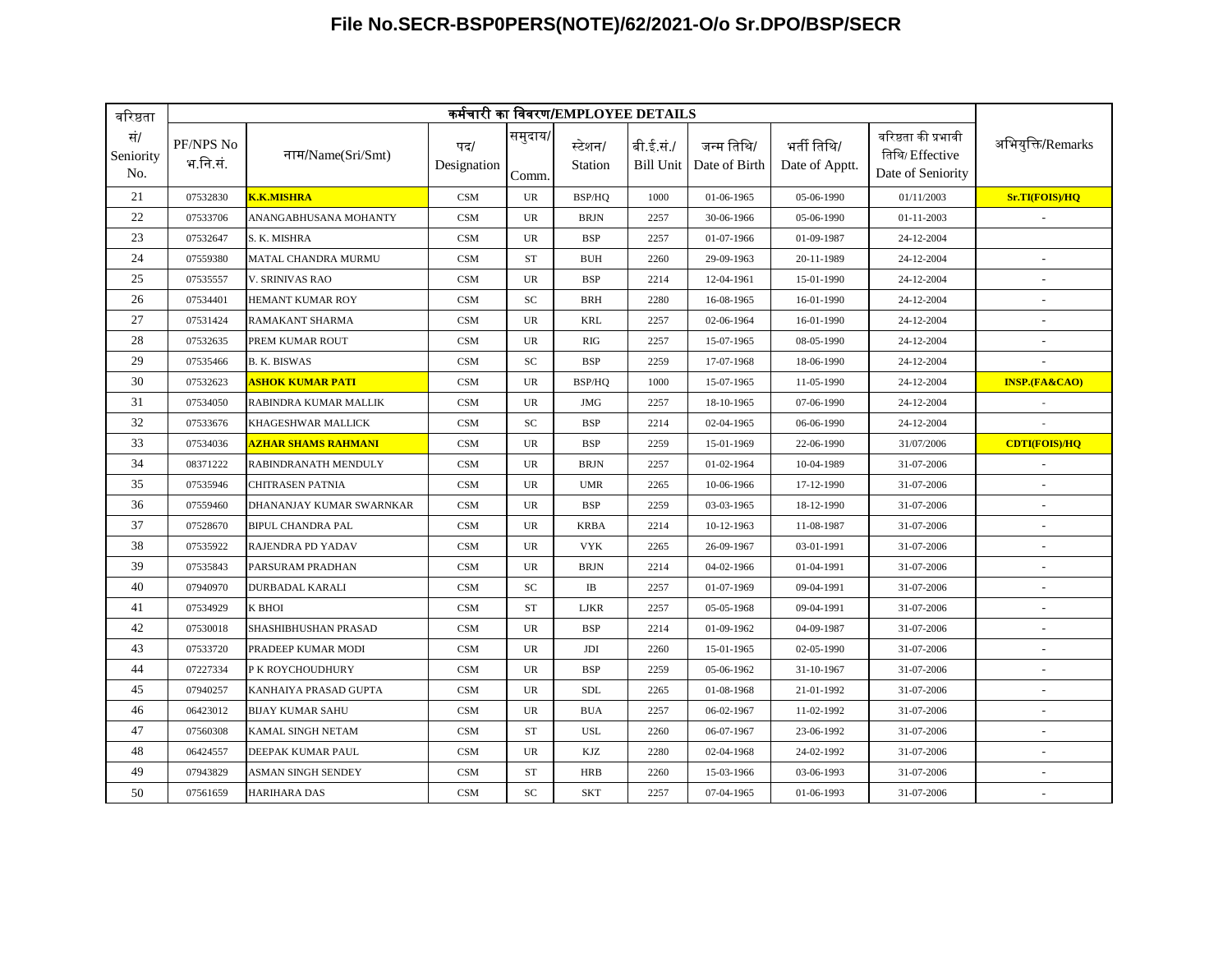| वरिष्ठता                |                       |                                  |                    |                  | कर्मचारी का विवरण/EMPLOYEE DETAILS |                        |                             |                               |                                                             |                           |
|-------------------------|-----------------------|----------------------------------|--------------------|------------------|------------------------------------|------------------------|-----------------------------|-------------------------------|-------------------------------------------------------------|---------------------------|
| सं/<br>Seniority<br>No. | PF/NPS No<br>भ.नि.सं. | नाम/Name(Sri/Smt)                | पद/<br>Designation | समुदाय/<br>Comm. | स्टेशन/<br>Station                 | बी.ई.सं./<br>Bill Unit | जन्म तिथि/<br>Date of Birth | भर्ती तिथि/<br>Date of Apptt. | वरिष्ठता की प्रभावी<br>तिथि/ Effective<br>Date of Seniority | अभियुक्ति/Remarks         |
| 51                      | 07940245              | <b>ASHADEEP TIRKEY</b>           | <b>CSM</b>         | <b>ST</b>        | <b>CHDX</b>                        | 2260                   | 20-03-1970                  | 15-09-1993                    | 31-07-2006                                                  | $\sim$                    |
| 52                      | 07949935              | <b>AWINASH JAISWAL</b>           | <b>CSM</b>         | <b>UR</b>        | <b>KRBA</b>                        | 2257                   | 17-07-1967                  | 20-01-1992                    | 12-12-2007                                                  |                           |
| 53                      | 07559379              | RAVINDRANATH GUPTA               | <b>CSM</b>         | UR               | KKI                                | 2265                   | 15-07-1963                  | 17-12-1990                    | 13-04-2010                                                  |                           |
| 54                      | 07940798              | <b>BHUBANESWAR NAIK</b>          | <b>CSM</b>         | <b>ST</b>        | <b>BRJN</b>                        | 2214                   | 16-06-1971                  | 01-06-1993                    | 13-04-2010                                                  |                           |
| 55                      | 07940208              | <b>DURGASHISH DAS</b>            | <b>CSM</b>         | UR               | <b>BSP</b>                         | 2214                   | 16-05-1969                  | 22-06-1993                    | 13-04-2010                                                  |                           |
| 56                      | 07940233              | MANOJ AJAY XALXO                 | <b>CSM</b>         | <b>ST</b>        | <b>BJRI</b>                        | 2280                   | 12-12-1962                  | 14-09-1993                    | 13-04-2010                                                  |                           |
| 57                      | 07949625              | PANCH RAM KANWAR                 | <b>CSM</b>         | <b>ST</b>        | <b>BSP</b>                         | 2259                   | 02-01-1967                  | 25-06-1992                    | 13-04-2010                                                  | ÷.                        |
| 58                      | 07940270              | <b>ASIT BARON ROY</b>            | <b>CSM</b>         | SC               | <b>PND</b>                         | 2260                   | 26-12-1966                  | 01-04-1992                    | 13-04-2010                                                  |                           |
| 59                      | 07940166              | <b>MANORANJAN NAIK</b>           | <b>CSM</b>         | <b>ST</b>        | JRMG                               | 2260                   | 19-04-1964                  | 13-09-1993                    | 13-04-2010                                                  |                           |
| 60                      | 07940518              | <b>S N OJHA</b>                  | CSM                | <b>UR</b>        | <b>BSP</b>                         | 2259                   | 02-08-1967                  | 01-10-1993                    | 13-04-2010                                                  |                           |
| 61                      | 06417966              | ADITYA PRASAD MAHAPATRA          | <b>CSM</b>         | <b>UR</b>        | BOCM-T                             | 2257                   | 03-03-1965                  | 30-07-1990                    | 13-04-2010                                                  |                           |
| 62                      | 01807511              | PRADEEP CANDRA PARIYAL           | <b>CSM</b>         | UR               | <b>BOCM-P</b>                      | 2257                   | 18-06-1963                  | 13-08-1990                    | 13-04-2010                                                  | $\overline{\phantom{a}}$  |
| 63                      | 07941407              | <b>GENDRAM JOGI</b>              | <b>CSM</b>         | SC               | <b>SRBA</b>                        | 2257                   | 15-08-1967                  | 12-07-1994                    | 13-04-2010                                                  | ×,                        |
| 64                      | 07944391              | HARI KRISHNA PRAJAPATI           | <b>CSM</b>         | SC               | <b>BDWA</b>                        | 2265                   | 25-04-1967                  | 17-07-1995                    | 13-04-2010                                                  |                           |
| 65                      | 07881940              | <b>DOULAT RAM PATWAR</b>         | <b>CSM</b>         | <b>SC</b>        | <b>SNGP</b>                        | 2265                   | 20-12-1968                  | 21-12-1995                    | 13-04-2010                                                  |                           |
| 66                      | 07946661              | <mark>sanjay kumar sharma</mark> | <b>CSM</b>         | <b>UR</b>        | BSP/HQ                             | 1000                   | 20-05-1967                  | 02-02-1994                    | 01/04/2011                                                  | <b>SFTY.COUN./G.ADMIN</b> |
| 67                      | 07941080              | RAJENDRA SINGH LODHI             | CSM                | UR               | LOA                                | 2265                   | 10-07-1967                  | 02-03-1994                    | 01-04-2011                                                  |                           |
| 68                      | 07943581              | <b>SURENDRA NATH PATHAK</b>      | <b>CSM</b>         | UR               | <b>SDL</b>                         | 2265                   | 13-03-1968                  | 01-03-1994                    | 01-04-2011                                                  | $\overline{\phantom{a}}$  |
| 69                      | 07941330              | D. MALLESHWAR RAO                | CSM                | <b>UR</b>        | <b>BSP</b>                         | 2259                   | 28-05-1970                  | 03-05-1994                    | 01-04-2011                                                  |                           |
| 70                      | 05561942              | <b>MANOJ KUMAR SOFI</b>          | <b>CSM</b>         | SC               | <b>CLF</b>                         | 2260                   | 01-05-1969                  | 03-07-1995                    | 01-04-2011                                                  |                           |
| 71                      | 06051303              | <b>LALLU TANTI</b>               | <b>CSM</b>         | <b>SC</b>        | <b>AKT</b>                         | 2257                   | 04-06-1963                  | 20-02-1982                    | 01-04-2011                                                  |                           |
| 72                      | 07943878              | <u>JAGDEEP SINGH BHAMRA</u>      | <b>CSM</b>         | UR               | <b>BSP</b>                         | 2259                   | 01-01-1970                  | 20-04-1995                    | 29-08-2012                                                  | <b>CDTI(FOIS)/HQ</b>      |
| 73                      | 07944342              | <b>MOHAN KUMAR SINGH</b>         | <b>CSM</b>         | UR               | <b>KRBA</b>                        | 2257                   | 05-07-1970                  | 23-08-1995                    | 29-08-2012                                                  |                           |
| 74                      | 07944378              | UMA SHANKAR SINGH                | CSM                | <b>UR</b>        | <b>BSP</b>                         | 2214                   | 20-02-1971                  | 25-08-1995                    | 29-08-2012                                                  |                           |
| 75                      | 07946120              | <b>MAKHAN SINGH MARABI</b>       | <b>CSM</b>         | <b>ST</b>        | <b>PND</b>                         | 2214                   | 02-09-1972                  | 19-07-1996                    | 29-08-2012                                                  | ×,                        |
| 76                      | 07952259              | <b>SUDIP KUMAR BISWAS</b>        | <b>CSM</b>         | SC               | GAD                                | 2257                   | 10-01-1974                  | 07-01-1998                    | 29-08-2012                                                  |                           |
| 77                      | 07550728              | <b>RAJESH KHOBRAGADE</b>         | <b>CSM</b>         | SC               | <b>BRND</b>                        | 2280                   | 24-04-1970                  | 30-09-1990                    | 29-08-2012                                                  |                           |
| 78                      | 07945589              | <b>NAGENDRA PRATAP</b>           | <b>CSM</b>         | <b>UR</b>        | <b>SBRA</b>                        | 2280                   | 24-09-1969                  | 18-09-1995                    | 28-06-2013                                                  |                           |
| 79                      | 07946181              | <b>SURYAMANI DWIVEDI</b>         | <b>CSM</b>         | UR               | <b>BRH</b>                         | 2216                   | 01-05-1969                  | 18-09-1995                    | 28-06-2013                                                  |                           |
| 80                      | 07945838              | MUKTA PRAKASH SHARMA             | <b>CSM</b>         | <b>UR</b>        | <b>JTI</b>                         | 2260                   | 01-01-1969                  | 19-09-1995                    | 28-06-2013                                                  | ×.                        |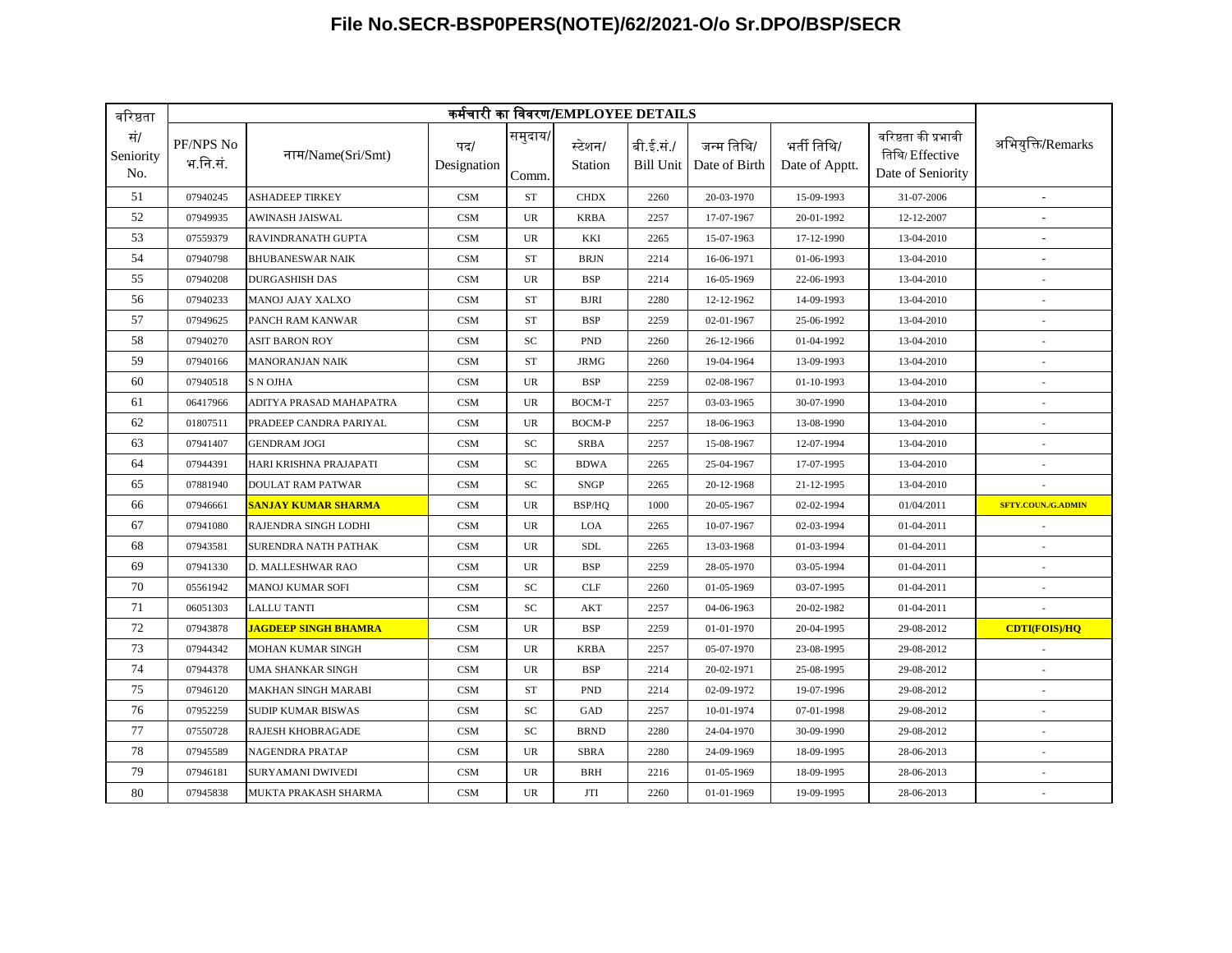| वरिष्ठता                |                       |                            |                    |                  | कर्मचारी का विवरण/EMPLOYEE DETAILS |                               |                             |                               |                                                             |                          |
|-------------------------|-----------------------|----------------------------|--------------------|------------------|------------------------------------|-------------------------------|-----------------------------|-------------------------------|-------------------------------------------------------------|--------------------------|
| सं/<br>Seniority<br>No. | PF/NPS No<br>भ.नि.सं. | नाम/Name(Sri/Smt)          | पद/<br>Designation | समुदाय/<br>Comm. | स्टेशन/<br>Station                 | बी.ई.सं./<br><b>Bill Unit</b> | जन्म तिथि/<br>Date of Birth | भर्ती तिथि/<br>Date of Apptt. | वरिष्ठता की प्रभावी<br>तिथि/ Effective<br>Date of Seniority | अभियुक्ति/Remarks        |
| 81                      | 07944949              | RAMKUMAR MAHTO             | <b>CSM</b>         | UR               | <b>RIG</b>                         | 2257                          | 17-07-1970                  | 18-09-1995                    | 28-06-2013                                                  |                          |
| 82                      | 07945036              | PRADEEP KUMAR              | <b>CSM</b>         | UR               | <b>SDL</b>                         | 2265                          | 02-10-1968                  | 21-10-1995                    | 28-06-2013                                                  |                          |
| 83                      | 07945012              | MERAJUL HAQUE FARAQUI      | <b>CSM</b>         | <b>UR</b>        | <b>BSP</b>                         | 2259                          | 07-08-1968                  | 19-10-1995                    | 28-06-2013                                                  |                          |
| 84                      | 07944998              | ULLAS CHANDRA MUDALI       | <b>CSM</b>         | OBC              | <b>KHS</b>                         | 2257                          | 27-05-1970                  | 17-10-1995                    | 28-06-2013                                                  | $\overline{\phantom{a}}$ |
| 85                      | 07945061              | SANJAY KUMAR PANDEY        | <b>CSM</b>         | UR               | <b>CHD</b>                         | 2265                          | 05-07-1972                  | 21-10-1995                    | 28-06-2013                                                  |                          |
| 86                      | 12661235              | CHANCHAL KUMAR MAITY       | <b>CSM</b>         | <b>UR</b>        | <b>KRBA</b>                        | 2257                          | 15-12-1966                  | 03-01-1994                    | 28-06-2013                                                  |                          |
| 87                      | 07945097              | VIRENDRA KUMAR LODHI       | <b>CSM</b>         | UR               | GTK                                | 2259                          | 12-06-1969                  | 25-10-1995                    | 28-06-2013                                                  |                          |
| 88                      | 07945073              | KAMLESH KUMAR SONI         | <b>CSM</b>         | <b>UR</b>        | <b>BSP</b>                         | 2259                          | 07-12-1970                  | 21-10-1995                    | 28-06-2013                                                  | $\sim$                   |
| 89                      | 07944962              | SHYAMBANDHU PATEL          | <b>CSM</b>         | <b>UR</b>        | <b>SIVNI</b>                       | 2257                          | 10-01-1968                  | 21-10-1995                    | 28-06-2013                                                  |                          |
| 90                      | 07952508              | <b>SUSHIL KUMAR SARKER</b> | <b>CSM</b>         | SC               | <b>BSP</b>                         | 2259                          | 22-11-1972                  | 08-11-1999                    | 28-06-2013                                                  |                          |
| 91                      | 07548096              | <b>RAM PRASAD</b>          | <b>CSM</b>         | SC               | AKT/Ex-Yard                        | 2257                          | 02-06-1963                  | 20-06-1990                    | 28-06-2013                                                  |                          |
| 92                      | 09771025              | <b>SATYENDRA RAM</b>       | <b>CSM</b>         | <b>SC</b>        | BSP/HO                             | 1000                          | 26-02-1976                  | 07-02-2001                    | 28-06-2013                                                  | <b>CTI/HO</b>            |
| 93                      | 09773691              | SITARAM SAGAR              | <b>CSM</b>         | SC               | <b>MWRN</b>                        | 2257                          | 02-04-1976                  | 05-11-2001                    | 28-06-2013                                                  |                          |
| 94                      | 09773344              | NANDKISHOR TEMBOORKAR      | <b>CSM</b>         | SC               | <b>SLKR</b>                        | 2257                          | 10-04-1972                  | 05-11-2001                    | 28-06-2013                                                  |                          |
| 95                      | 07940191              | PRAKASH CHANDRA PUSTY      | <b>CSM</b>         | <b>UR</b>        | <b>NIA</b>                         | 2257                          | 10-07-1972                  | 22-06-1993                    | 01-11-2013                                                  |                          |
| 96                      | 07944500              | <b>MOHD MOFIS BHARTIYA</b> | <b>CSM</b>         | <b>UR</b>        | <b>SDL</b>                         | 2265                          | 20-12-1972                  | 23-08-1995                    | 01-11-2013                                                  | $\overline{\phantom{a}}$ |
| 97                      | 07945565              | JITENDRA KUMAR ASATI       | <b>CSM</b>         | <b>UR</b>        | <b>SDL</b>                         | 2265                          | 13-03-1969                  | 21-10-1995                    | 01-11-2013                                                  |                          |
| 98                      | 07344910              | <b>DEVESH SEN</b>          | <b>CSM</b>         | UR               | AAL                                | 2260                          | 15-09-1969                  | 20-11-1995                    | 01-11-2013                                                  |                          |
| 99                      | 17388326              | KISHAN KUMAR TIWARI        | <b>CSM</b>         | UR               | $\mathbf{JND}$                     | 2257                          | 20-08-1966                  | 11-03-1991                    | 01-11-2013                                                  |                          |
| 100                     | 07945826              | <b>SHRISANDHU DAS</b>      | <b>CSM</b>         | UR               | <b>APR</b>                         | 2265                          | 08-01-1970                  | 29-03-1996                    | 01-11-2013                                                  | $\overline{\phantom{a}}$ |
| 101                     | 07946200              | <b>AKHLESH KUMAR AGNEY</b> | <b>CSM</b>         | <b>ST</b>        | <b>JRMG</b>                        | 2257                          | 22-09-1974                  | 19-07-1996                    | 01-11-2013                                                  |                          |
| 102                     | 07946156              | <b>BABULAL MEENA</b>       | <b>CSM</b>         | <b>ST</b>        | <b>BJRI</b>                        | 2280                          | 01-10-1969                  | 19-07-1996                    | 01-11-2013                                                  |                          |
| 103                     | 25082814              | Y.B.RAO                    | <b>CSM</b>         | UR               | <b>BSP</b>                         | 2259                          | 12-06-1968                  | 31-08-1996                    | 01/11/2013                                                  |                          |
| 104                     | 07946168              | PRASHANT KU SRIVASTAVA     | <b>CSM</b>         | UR               | <b>NGE</b>                         | 2257                          | 01-12-1969                  | 19-09-1995                    | 01/11/2013                                                  |                          |
| 105                     | 07945632              | D.V.A.DOONDESWAR           | <b>CSM</b>         | <b>UR</b>        | <b>BSP</b>                         | 2259                          | 14-02-1965                  | 29-03-1996                    | 01/11/2013                                                  | ä,                       |
| 106                     | 07947290              | <b>B SITARAM GUPTA</b>     | <b>CSM</b>         | <b>UR</b>        | <b>BSP</b>                         | 2259                          | 24-09-1968                  | 10-07-1997                    | 01-11-2013                                                  |                          |
| 107                     | 07535272              | <b>BIMLESH SINGH</b>       | <b>CSM</b>         | UR               | <b>BSP</b>                         | 2257                          | 03-03-1964                  | 11-05-1990                    | 01-11-2013                                                  |                          |
| 108                     | 07947549              | ARUN KUMAR VERMA           | <b>CSM</b>         | <b>UR</b>        | <b>TGQ</b>                         | 2260                          | 02-08-1966                  | 10-07-1997                    | 01-11-2013                                                  |                          |
| 109                     | 07949030              | <b>NALLI SRINIVAS</b>      | <b>CSM</b>         | <b>UR</b>        | <b>GTW</b>                         | 2257                          | 19-05-1974                  | 19-01-1998                    | 01-11-2013                                                  | ×.                       |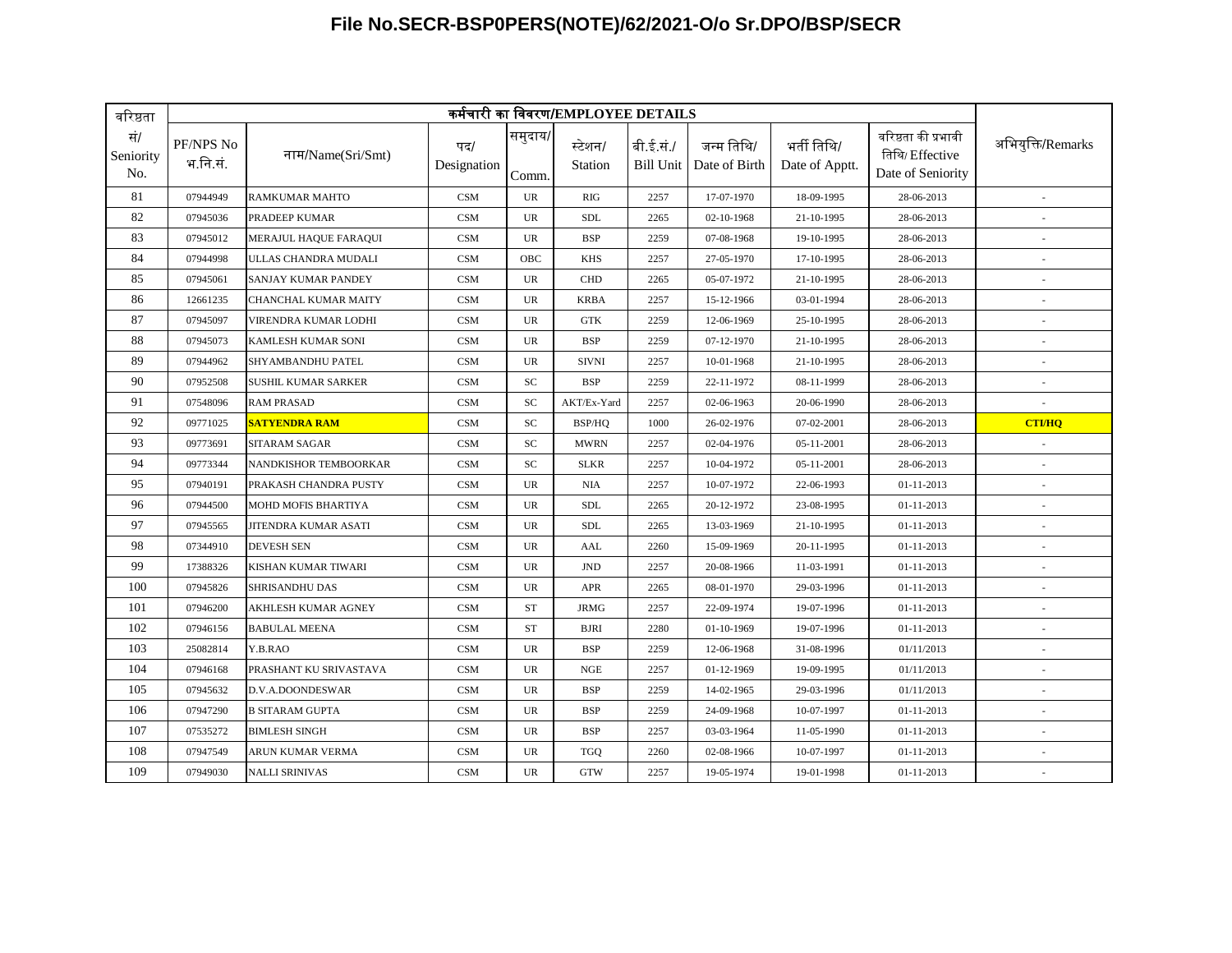| वरिष्ठता                | कर्मचारी का विवरण/EMPLOYEE DETAILS |                                 |                    |                  |                    |                               |                             |                               |                                                             |                                                          |  |  |
|-------------------------|------------------------------------|---------------------------------|--------------------|------------------|--------------------|-------------------------------|-----------------------------|-------------------------------|-------------------------------------------------------------|----------------------------------------------------------|--|--|
| सं/<br>Seniority<br>No. | PF/NPS No<br>भ.नि.सं.              | नाम/Name(Sri/Smt)               | पद/<br>Designation | समुदाय/<br>Comm. | स्टेशन/<br>Station | बी.ई.सं./<br><b>Bill Unit</b> | जन्म तिथि/<br>Date of Birth | भर्ती तिथि/<br>Date of Apptt. | वरिष्ठता की प्रभावी<br>तिथि/ Effective<br>Date of Seniority | अभियुक्ति/Remarks                                        |  |  |
| 110                     | 07948967                           | <mark>ASHUTOSH KU THAKUR</mark> | CSM                | <b>UR</b>        | <b>BSP</b>         | 2259                          | 12-01-1972                  | 16-01-1998                    | 01-11-2013                                                  | <b>Safety Counsellor/Traffic</b>                         |  |  |
| 111                     | 07949042                           | PARTHO CHATTERJEE               | <b>CSM</b>         | <b>UR</b>        | <b>BSP</b>         | 2259                          | 10-07-1973                  | 19-01-1998                    | 01-11-2013                                                  |                                                          |  |  |
| 112                     | 07950251                           | SURENDRA KUMAR SRIVASTAVA       | <b>CSM</b>         | <b>UR</b>        | <b>JLW</b>         | 2257                          | 10-11-1967                  | 07-01-1998                    | 01-11-2013                                                  |                                                          |  |  |
| 113                     | 07951048                           | <b>SUNIL BHAGAT</b>             | <b>CSM</b>         | OBC              | <b>KGS</b>         | 2280                          | 02-01-1970                  | 07-01-1998                    | 01-11-2013                                                  | $\sim$                                                   |  |  |
| 114                     | 07952326                           | ARVIND KUMAR GUPTA              | <b>CSM</b>         | OBC              | <b>KRBA</b>        | 2257                          | 14-01-1973                  | 07-01-1998                    | 01-11-2013                                                  | ×.                                                       |  |  |
| 115                     | 07950767                           | RAVISHANKAR KUMAR               | CSM                | OBC              | <b>RPD</b>         | 2260                          | 03-05-1974                  | 07-01-1998                    | 01-11-2013                                                  | ×,                                                       |  |  |
| 116                     | 06477823                           | VINAY KUMAR PANIKAR             | <b>CSM</b>         | <b>UR</b>        | <b>BSP</b>         | 2257                          | 20-06-1979                  | 20-08-2002                    | 01-11-2013                                                  |                                                          |  |  |
| 117                     | 07951024                           | <b>RAJ KISHORE PANDEY</b>       | <b>CSM</b>         | UR               | <b>BATL</b>        | 2280                          | 15-01-1968                  | 16-01-1998                    | 01-11-2013                                                  |                                                          |  |  |
| 118                     | 07952338                           | <b>BIRENDRA KUMAR SINHA</b>     | <b>CSM</b>         | <b>UR</b>        | <b>CHHAL</b>       | 2257                          | 05-06-1969                  | 16-01-1998                    | 01-11-2013                                                  |                                                          |  |  |
| 119                     | 07952030                           | <b>BALRAJ KISHORE</b>           | <b>CSM</b>         | UR               | <b>BJRI</b>        | 2280                          | 21-05-1969                  | 06-01-1998                    | 01-11-2013                                                  |                                                          |  |  |
| 120                     | 07952340                           | SANJAY KUMAR YADAV              | <b>CSM</b>         | <b>UR</b>        | RIG                | 2257                          | 01-01-1968                  | 16-01-1998                    | $01 - 11 - 2013$                                            |                                                          |  |  |
| 121                     | 07952703                           | SANTOSH KUMAR SINGH             | <b>CSM</b>         | <b>UR</b>        | <b>SJQ</b>         | 2280                          | 20-01-1971                  | 16-01-1998                    | 01-11-2013                                                  | ×,                                                       |  |  |
| 122                     | 03349743                           | <b>MAXI MILIANUS LAKRA</b>      | <b>CSM</b>         | <b>ST</b>        | <b>BPH</b>         | 2257                          | 22-08-1970                  | 08-12-1997                    | 01-11-2013                                                  | $\overline{\phantom{a}}$                                 |  |  |
| 123                     | 07952041                           | <b>UMESH KUMAR</b>              | CSM                | <b>UR</b>        | <b>KTO</b>         | 2280                          | 05-12-1971                  | 16-01-1998                    | 01-11-2013                                                  | ×.                                                       |  |  |
| 124                     | 07266522                           | TAPAN KUMAR ROUTH               | <b>CSM</b>         | SC               | <b>LJKR</b>        | 2257                          | 17-06-1965                  | 18-01-1994                    | 01-11-2013                                                  |                                                          |  |  |
| 125                     | 07950470                           | <b>DHIRENDRA KUMAR</b>          | <b>CSM</b>         | OBC              | <b>BSP</b>         | 2259                          | 05-10-1970                  | 17-01-1998                    | 01-11-2013                                                  |                                                          |  |  |
| 126                     | 96504316                           | SHIV SHANKAR SHARMA             | <b>CSM</b>         | UR               | <b>NIA</b>         | 2257                          | 20-03-1967                  | 17-11-1993                    | 01-11-2013                                                  |                                                          |  |  |
| 127                     | 14633929                           | <b>BHAGWAT PRASAD FARWI</b>     | <b>CSM</b>         | UR               | <b>BSP</b>         | 2259                          | 19-04-1962                  | 01-03-1996                    | 01-11-2013                                                  |                                                          |  |  |
| 128                     | 05AB0514                           | SURENDRA RAI                    | <b>CSM</b>         | <b>UR</b>        | <b>BSP</b>         | 2259                          | 10-12-1973                  | 16-02-2005                    | 01-11-2013                                                  |                                                          |  |  |
| 129                     | 05AB0499                           | <b>RANJIT KUMAR MISHRA</b>      | <b>CSM</b>         | <b>UR</b>        | BSP/HQ             | 1000                          | 01-03-1978                  | 16-02-2005                    | 01/11/2013                                                  | <b>CDTI(FOIS)/HQ</b>                                     |  |  |
| 130                     | 12663049                           | DEEPAK SARKAR                   | CSM                | SC               | <b>CPH</b>         | 2257                          | 15-10-1966                  | 06-06-1996                    | 01-11-2013                                                  |                                                          |  |  |
| 131                     | 07524626                           | SUBRATO GHOSH                   | <b>CSM</b>         | <b>UR</b>        | <b>BSP/PLG</b>     | 2214                          | 04-06-1962                  | 29-06-1982                    | 01-11-2013                                                  | $\overline{\phantom{a}}$                                 |  |  |
| 132                     | 14637212                           | MANORANJAN BEHERA               | CSM                | OBC              | <b>BRJN</b>        | 2257                          | 05-03-1967                  | 23-03-1998                    | 01-11-2013                                                  | $\overline{\phantom{a}}$                                 |  |  |
| 133                     | 14639105                           | S.S.MAHAPATRA                   | <b>CSM</b>         | <b>UR</b>        | RIG                | 2257                          | 12-02-1968                  | 17-07-1999                    | 01-11-2013                                                  |                                                          |  |  |
| 134                     | 07952387                           | <b>OM PRAKASH SANTOSH</b>       | <b>CSM</b>         | <b>UR</b>        | <b>SDL</b>         | 2265                          | 28-01-1973                  | 10-01-2000                    | 01/11/2013                                                  | <b>SFTY.COUN./SDL</b>                                    |  |  |
| 135                     | 07952491                           | <b>BASANT KUMAR HANSDA</b>      | <b>CSM</b>         | <b>ST</b>        | BSP/HQ             | 1000                          | 12-07-1971                  | 08-11-1999                    | 01/11/2013                                                  | <b>COM/BSP</b>                                           |  |  |
| 136                     | 07559471                           | NIRANJAN JENA                   | <b>CSM</b>         | <b>SC</b>        | <b>BHTK</b>        | 2260                          | 01-01-1966                  | 21-11-1989                    | 01-11-2013                                                  |                                                          |  |  |
| 137                     | 07526842                           | KUNDAN PRASAD GUPTA             | <b>CSM</b>         | <b>UR</b>        | <b>BSP/PLG</b>     | 2260                          | 10-09-1963                  | 16-08-1985                    | 01-11-2013                                                  | <b>Special Sup. Post/Coal</b><br><b>Block/Sr.DOM/BSP</b> |  |  |
| 138                     | 09770276                           | MUKESH KUMAR SRIVASTAVA         | <b>CSM</b>         | OBC              | <b>KTHD</b>        | 2257                          | 11-01-1970                  | 20-12-2000                    | 01-11-2013                                                  |                                                          |  |  |
| 139                     | 09775171                           | PARASHNATH RAJAK                | <b>CSM</b>         | SC               | <b>HRV</b>         | 2280                          | 17-05-1978                  | 02-04-2002                    | 01-11-2013                                                  |                                                          |  |  |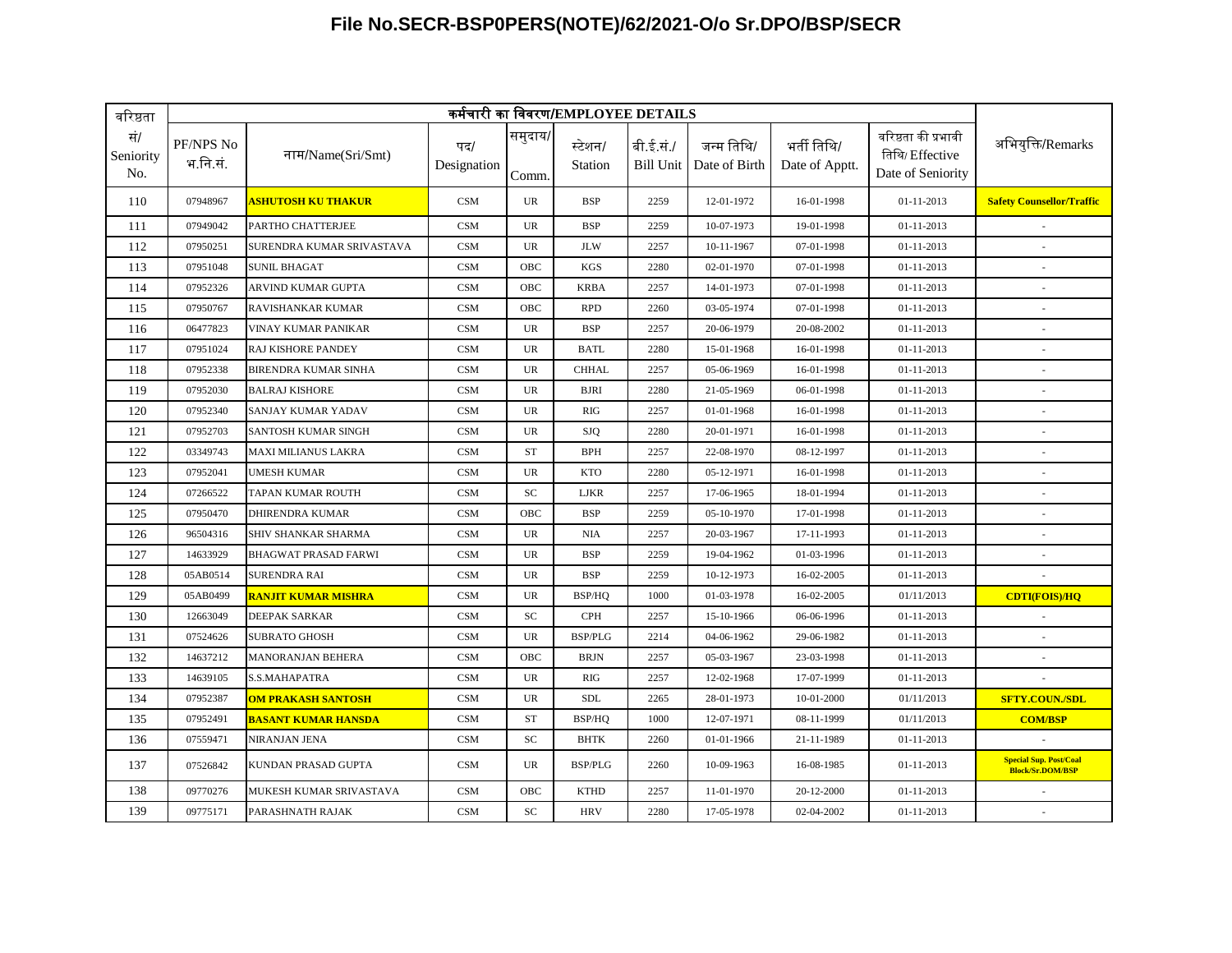| वरिष्ठता                |                       |                             |                    |                  | कर्मचारी का विवरण/EMPLOYEE DETAILS |                        |                             |                               |                                                             |                          |
|-------------------------|-----------------------|-----------------------------|--------------------|------------------|------------------------------------|------------------------|-----------------------------|-------------------------------|-------------------------------------------------------------|--------------------------|
| सं/<br>Seniority<br>No. | PF/NPS No<br>भ.नि.सं. | नाम/Name(Sri/Smt)           | पद/<br>Designation | समुदाय/<br>Comm. | स्टेशन/<br>Station                 | बी.ई.सं./<br>Bill Unit | जन्म तिथि/<br>Date of Birth | भर्ती तिथि/<br>Date of Apptt. | वरिष्ठता की प्रभावी<br>तिथि/ Effective<br>Date of Seniority | अभियुक्ति/Remarks        |
| 140                     | 09776310              | <b>B RAGHAVA RAMANA RAO</b> | <b>CSM</b>         | <b>SC</b>        | <b>BSP</b>                         | 2259                   | 15-07-1973                  | 19-08-2002                    | 01-11-2013                                                  |                          |
| 141                     | 07534152              | JUGAL KISHOR KISHAN         | <b>CSM</b>         | <b>ST</b>        | <b>BRJN</b>                        | 2257                   | 05-02-1969                  | 11-12-1990                    | 01-11-2013                                                  |                          |
| 142                     | 07948566              | T SALOMAN                   | <b>CSM</b>         | SC               | <b>RBH</b>                         | 2280                   | 15-07-1965                  | 14-11-1997                    | 01-11-2013                                                  |                          |
| 143                     | 07949157              | M. LAKSHMANA SWAMY          | CSM                | SC               | <b>BSP</b>                         | 2259                   | 15-12-1961                  | 01-01-1998                    | 01-11-2013                                                  | $\sim$                   |
| 144                     | 01311153              | <b>RAM KUMAR RAJ</b>        | <b>CSM</b>         | <b>ST</b>        | <b>NIA</b>                         | 2260                   | 08-01-1974                  | 24-07-2003                    | 01-11-2013                                                  |                          |
| 145                     | 04AB0971              | L J RAMANA RAO              | CSM                | SC               | AKT                                | 2257                   | 12-08-1975                  | 01-03-2004                    | 01-11-2013                                                  |                          |
| 146                     | 04AE0096              | RAMESH KUMAR SONKAR         | <b>CSM</b>         | SC               | <b>BSP</b>                         | 2259                   | 05-02-1977                  | 10-05-2004                    | 01-11-2013                                                  |                          |
| 147                     | 04AB1022              | <b>RAMSINGH MEENA</b>       | CSM                | <b>ST</b>        | <b>UMR</b>                         | 2260                   | 02-07-1977                  | 10-05-2004                    | 01-11-2013                                                  | $\overline{\phantom{a}}$ |
| 148                     | 04AB0976              | <b>RAKESH TIRKEY</b>        | <b>CSM</b>         | <b>ST</b>        | <b>BSP</b>                         | 2259                   | 22-01-1975                  | 10-05-2004                    | 01-11-2013                                                  |                          |
| 149                     | 04AE0117              | <b>LAXMINARAYAN TANDON</b>  | CSM                | <b>SC</b>        | <b>BRJN</b>                        | 2257                   | 26-06-1974                  | 10-05-2004                    | 01-11-2013                                                  |                          |
| 150                     | 04803796              | SMT. POONAM FABIOLA LAKRA   | <b>CSM</b>         | <b>ST</b>        | <b>BSP</b>                         | 2259                   | 12-01-1975                  | 18-10-2003                    | 01-11-2013                                                  |                          |
| 151                     | 07AB0916              | <b>SHYAM KUMAR BAGDE</b>    | CSM                | SC               | <b>KLTR</b>                        | 2257                   | 24-11-1973                  | 06-07-2007                    | 01-11-2013                                                  | $\overline{\phantom{a}}$ |
| 152                     | 07AB0919              | <b>BINOD KUMAR DEEPAK</b>   | <b>CSM</b>         | <b>SC</b>        | GAD                                | 2257                   | 15-02-1982                  | 06-07-2007                    | 01-11-2013                                                  |                          |
| 153                     | 08AC0086              | SANJAY                      | <b>CSM</b>         | SC               | <b>KCHP</b>                        | 2280                   | 06-02-1981                  | 06-08-2007                    | 01-11-2013                                                  |                          |
| 154                     | 07AB1150              | <b>GHANSHYAM MEENA</b>      | <b>CSM</b>         | <b>ST</b>        | <b>BJRI</b>                        | 2280                   | 01-02-1974                  | 12-12-2007                    | 01-11-2013                                                  |                          |
| 155                     | 08AB0590              | <b>ABHIJIT MANDAL</b>       | <b>CSM</b>         | SC               | KGB                                | 2260                   | 08-11-1978                  | 12-05-2008                    | 01-11-2013                                                  |                          |
| 156                     | 07953197              | <b>RAJNIKANT</b>            | <b>CSM</b>         | <b>UR</b>        | <b>BSP</b>                         | 2214                   | 01-03-1977                  | 20-12-2000                    | 03/12/2015                                                  | <b>CVI/Vig./HQ</b>       |
| 157                     | 25085827              | <b>BRIJ MOHAN KR SINHA</b>  | <b>CSM</b>         | <b>UR</b>        | <b>RIG</b>                         | 2257                   | 10-01-1969                  | 16-01-1999                    | 03/12/2015                                                  |                          |
| 158                     | 17391600              | VIJAY KUMAR SINGH           | <b>CSM</b>         | <b>UR</b>        | <b>SPGCL</b>                       | 2257                   | 12-07-1973                  | 01-07-1998                    | 03/12/2015                                                  |                          |
| 159                     | 06458518              | VINAY KUNAR YADAV           | <b>CSM</b>         | OBC              | <b>BSP</b>                         | 2259                   | 25-07-1975                  | 14-10-1999                    | 03/12/2015                                                  |                          |
| 160                     | 9772820               | SANTOSH KUMAR               | CSM                | <b>UR</b>        | <b>ABKP</b>                        | 2280                   | 15-08-1974                  | 20-12-2000                    | 03/12/2015                                                  | $\overline{\phantom{a}}$ |
| 161                     | 9770264               | <b>RAMESHWAR RANA</b>       | <b>CSM</b>         | <b>UR</b>        | <b>AKT/LTA</b>                     | 2257                   | 22-11-1970                  | 20-12-2000                    | 03/12/2015                                                  |                          |
| 162                     | 7953264               | <b>SADAN KUMAR</b>          | <b>CSM</b>         | OBC              | <b>BSP</b>                         | 2259                   | 15-06-1977                  | 09-01-2001                    | 03/12/2015                                                  |                          |
| 163                     | 07953227              | <mark>PRASANNA KUMAR</mark> | <b>CSM</b>         | UR               | <b>BSP</b>                         | 2260                   | 12-05-1977                  | 10-01-2001                    | 03/12/2015                                                  | <b>CHC/HQ</b>            |
| 164                     | 07953239              | <b>RITESH KUMAR</b>         | <b>CSM</b>         | <b>UR</b>        | <b>KTMA</b>                        | 2280                   | 01-02-1974                  | 09-01-2001                    | 03/12/2015                                                  |                          |
| 165                     | 09771554              | <b>SANJAY KUMAR</b>         | <b>CSM</b>         | OBC              | RIG                                | 2257                   | 10-11-1970                  | 09-01-2001                    | 03/12/2015                                                  |                          |
| 166                     | 09771529              | <b>ABHISHEK KUMAR</b>       | <b>CSM</b>         | <b>UR</b>        | <b>BRS</b>                         | 2265                   | 02-10-1974                  | 09-01-2001                    | 03/12/2015                                                  |                          |
| 167                     | 09770197              | SHASHI KUMAR DUBEY          | <b>CSM</b>         | <b>UR</b>        | <b>KBS</b>                         | 2257                   | 01-07-1973                  | 07-02-2001                    | 03/12/2015                                                  |                          |
| 168                     | 07953288              | SATESH KUMAR SINGH          | CSM                | OBC              | <b>CPH</b>                         | 2257                   | 02-01-1978                  | 07-02-2001                    | 03/12/2015                                                  | $\sim$                   |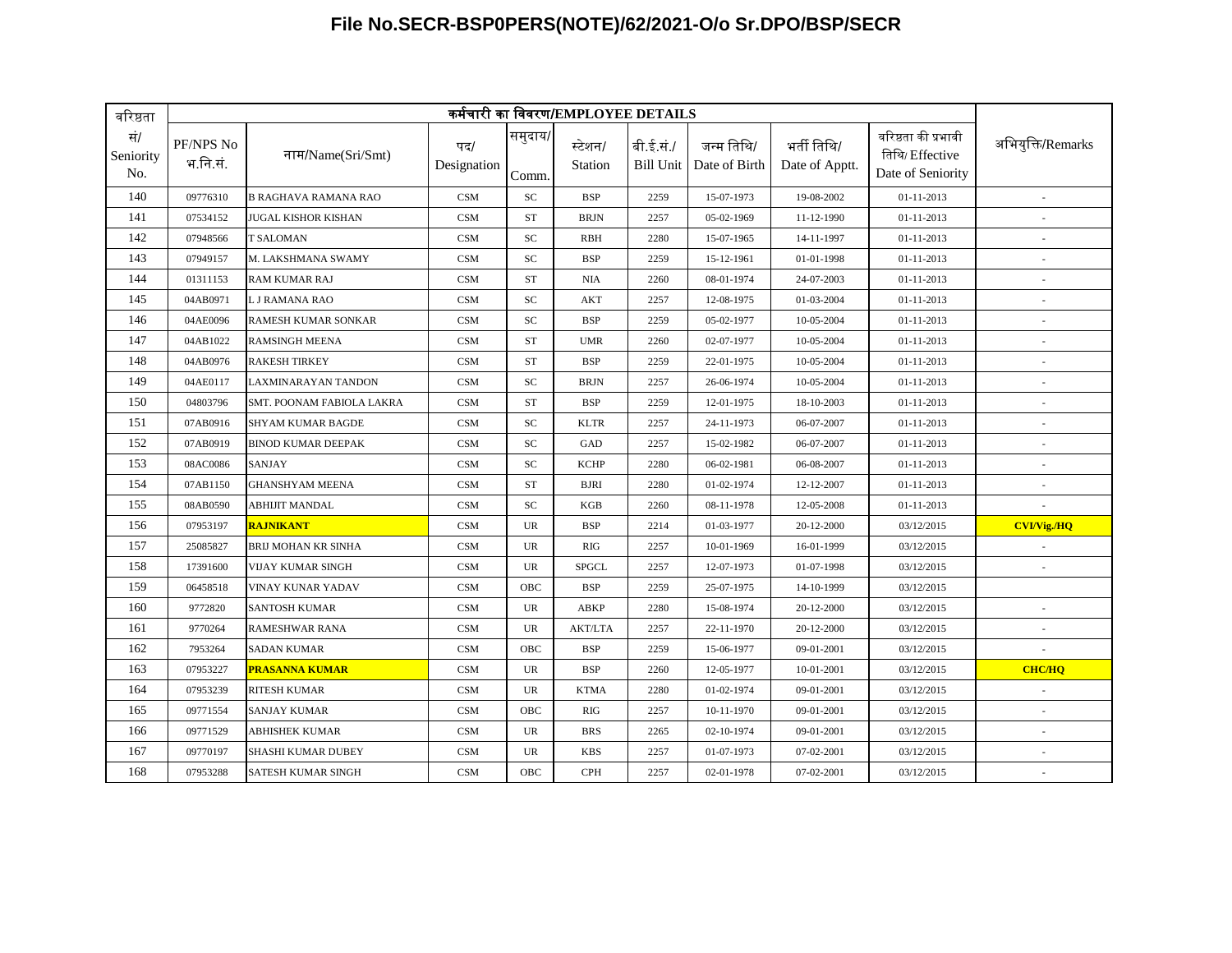| वरिष्ठता                | कर्मचारी का विवरण/EMPLOYEE DETAILS |                                   |                    |                  |                    |                               |                             |                               |                                                             |                                  |  |
|-------------------------|------------------------------------|-----------------------------------|--------------------|------------------|--------------------|-------------------------------|-----------------------------|-------------------------------|-------------------------------------------------------------|----------------------------------|--|
| सं/<br>Seniority<br>No. | PF/NPS No<br>भ.नि.सं.              | नाम/Name(Sri/Smt)                 | पद/<br>Designation | समुदाय/<br>Comm. | स्टेशन/<br>Station | बी.ई.सं./<br><b>Bill Unit</b> | जन्म तिथि/<br>Date of Birth | भर्ती तिथि/<br>Date of Apptt. | वरिष्ठता की प्रभावी<br>तिथि/ Effective<br>Date of Seniority | अभियुक्ति/Remarks                |  |
| 169                     | 09770306                           | PRAMOD KUMAR                      | <b>CSM</b>         | OBC              | <b>AKT/LIL</b>     | 2257                          | 14-10-1970                  | 07-02-2001                    | 03/12/2015                                                  |                                  |  |
| 170                     | 10AB0586                           | VIDYA VINAY KUMAR                 | <b>CSM</b>         | SC               | <b>NIA</b>         | 2260                          | 18-02-1986                  | 10-05-2010                    | 09-11-2016                                                  |                                  |  |
| 171                     | 09770203                           | <b>SUJIT MAJI</b>                 | <b>CSM</b>         | OBC              | <b>BPRH</b>        | 2257                          | 02-02-1974                  | 07-02-2001                    | 26/09/2017                                                  |                                  |  |
| 172                     | 02655354                           | AKSHAYA KUMAR MISHRA              | <b>CSM</b>         | UR               | <b>BRJN</b>        | 2257                          | 09-02-1971                  | 29-07-1999                    | 26-09-2017                                                  |                                  |  |
| 173                     | 05821848                           | T NITYANAND                       | CSM                | UR               | <b>BSP</b>         | 2259                          | 07-07-1968                  | 23-03-1994                    | 26-09-2017                                                  |                                  |  |
| 174                     | 05821484                           | <b>NAKHA DAVID RAJU</b>           | CSM                | <b>UR</b>        | <b>BSP</b>         | 2259                          | 03-04-1969                  | 21-03-1994                    | 26-09-2017                                                  |                                  |  |
| 175                     | 07568782                           | <b>M.SRINIVAS</b>                 | <b>CSM</b>         | <b>UR</b>        | BSP/HO             | 1000                          | 26-02-1970                  | 13-12-1996                    | 26/09/2017                                                  | <b>SCR/HQ</b>                    |  |
| 176                     | 09775511                           | <b>SUJIT KUMAR PANDEY</b>         | <b>CSM</b>         | <b>UR</b>        | <b>URGA</b>        | 2257                          | 15-01-1975                  | 02-04-2002                    | 26-09-2017                                                  |                                  |  |
| 177                     | 09773927                           | <b>BHISHAM LAL PODWAR</b>         | <b>CSM</b>         | OBC              | <b>KGS</b>         | 2260                          | 01-02-1975                  | 30-03-2002                    | 26-09-2017                                                  |                                  |  |
| 178                     | 09776370                           | N.A.PIMPLAPURE                    | <b>CSM</b>         | UR               | BSP/HQ             | 1000                          | 26-09-1979                  | 19-08-2002                    | 26/09/2017                                                  | <b>CDTI(FOIS)/HQ</b>             |  |
| 179                     | 09776369                           | M. K. PANDEY                      | CSM                | UR               | <b>BSP</b>         | 2259                          | 20-06-1977                  | 19-08-2002                    | 26-09-2017                                                  |                                  |  |
| 180                     | 074801340                          | <b>DHARAMBIR MONDAL</b>           | <b>CSM</b>         | <b>UR</b>        | RIG                | 2257                          | 13-09-1971                  | 08-04-2002                    | 26-09-2017                                                  |                                  |  |
| 181                     | 09781468                           | MD MUSTAQUIM MANSOORI             | <b>CSM</b>         | <b>UR</b>        | <b>UKR</b>         | 2280                          | 08-06-1980                  | 09-06-2003                    | 26-09-2017                                                  |                                  |  |
| 182                     | 09781444                           | <b>EDWIN LOVET</b>                | <b>CSM</b>         | <b>UR</b>        | <b>BSP</b>         | 2259                          | 31-05-1974                  | 09-06-2003                    | 26-09-2017                                                  |                                  |  |
| 183                     | 09780180                           | <b>M SURYA PRASAD RAO</b>         | <b>CSM</b>         | <b>UR</b>        | <b>BSP</b>         | 2259                          | 10-08-1974                  | 09-06-2003                    | 26-09-2017                                                  |                                  |  |
| 184                     | 09782590                           | <mark>GAUTAM CHANDRA DUTTA</mark> | <b>CSM</b>         | <b>UR</b>        | BSP/HQ             | 1000                          | 14-04-1978                  | 09-06-2003                    | 26/09/2017                                                  | <b>CDTI(FOIS)/HQ</b>             |  |
| 185                     | 09783295                           | <b>GOVIND SINGH</b>               | CSM                | UR               | GGT                | 2265                          | 15-12-1980                  | 10-11-2003                    | 26-09-2017                                                  |                                  |  |
| 186                     | 07560552                           | VISHWAJEET CHAKRABORTY            | <b>CSM</b>         | <b>UR</b>        | <b>SDL</b>         | 2260                          | 05-05-1969                  | 12-08-1992                    | 26-09-2017                                                  |                                  |  |
| 187                     | 04AB1037                           | <b>RAMAN KUMAR</b>                | <b>CSM</b>         | OBC              | <b>BSP</b>         | 2259                          | 10-01-1974                  | 10-05-2004                    | 26-09-2017                                                  |                                  |  |
| 188                     | 04AB0713                           | PRAMOD KUMAR                      | <b>CSM</b>         | UR               | <b>BSP</b>         | 2214                          | 04-12-1975                  | 10-05-2004                    | 26-09-2017                                                  |                                  |  |
| 189                     | 04AB0973                           | <b>RAKESH BIHARI</b>              | <b>CSM</b>         | OBC              | <b>BSP</b>         | 2257                          | 15-02-1981                  | 10-05-2004                    | 26-09-2017                                                  |                                  |  |
| 190                     | 04AB0714                           | <b>SHABBIR ANSARI</b>             | <b>CSM</b>         | OBC              | <b>BSP</b>         | 2214                          | 01-03-1978                  | 10-05-2004                    | 26-09-2017                                                  |                                  |  |
| 191                     | 04AB1010                           | <b>RANJIT KUMAR</b>               | <b>CSM</b>         | OBC              | <b>APR</b>         | 2260                          | 01-03-1977                  | 10-05-2004                    | 26-09-2017                                                  |                                  |  |
| 192                     | 04986969                           | <b>DEONARAYAN SINGH</b>           | <b>CSM</b>         | <b>OBC</b>       | <b>KDTR</b>        | 2257                          | 05-04-1975                  | 01-04-2002                    | 26-09-2017                                                  |                                  |  |
| 193                     | 04AB1018                           | <b>ASHISH KUMAR</b>               | <b>CSM</b>         | <b>UR</b>        | AAL                | 2260                          | 27-12-1974                  | 10-05-2004                    | 26-09-2017                                                  |                                  |  |
| 194                     | 04AB1038                           | <mark>ALOK KUMAR JHA</mark>       | <b>CSM</b>         | <b>UR</b>        | <b>BSP</b>         | 1000                          | 16-09-1973                  | 10-05-2004                    | 26-09-2017                                                  | <b>Safety Counsellor/Traffic</b> |  |
| 195                     | 04AB1029                           | RAJIV RANJAN UPADHYAY             | <b>CSM</b>         | UR               | <b>TGH</b>         | 2280                          | 11-07-1969                  | 10-05-2004                    | 26-09-2017                                                  |                                  |  |
| 196                     | 10AB0176                           | <b>VIJAY KUMAR MEENA</b>          | <b>CSM</b>         | <b>ST</b>        | <b>CPH</b>         | 2265                          | 12-08-1985                  | 24-05-2010                    | 26-09-2017                                                  |                                  |  |
| 197                     | 10AB0157                           | KAILASH CHANDRA MEENA             | <b>CSM</b>         | <b>ST</b>        | GAD                | 2257                          | 08-07-1984                  | 24-05-2010                    | 26-09-2017                                                  |                                  |  |
| 198                     | 10AB0164                           | SATYA PRAKASH KAMAL               | CSM                | SC               | <b>CPH</b>         | 2265                          | 31-08-1984                  | 24-05-2010                    | 26-09-2017                                                  | $\overline{\phantom{a}}$         |  |
| 199                     | 09770252                           | <b>KALINAND PATHAK</b>            | CSM                | <b>UR</b>        | SJQ                | 2280                          | 31-12-1970                  | 07-02-2001                    | 21-01-2019                                                  | ×                                |  |